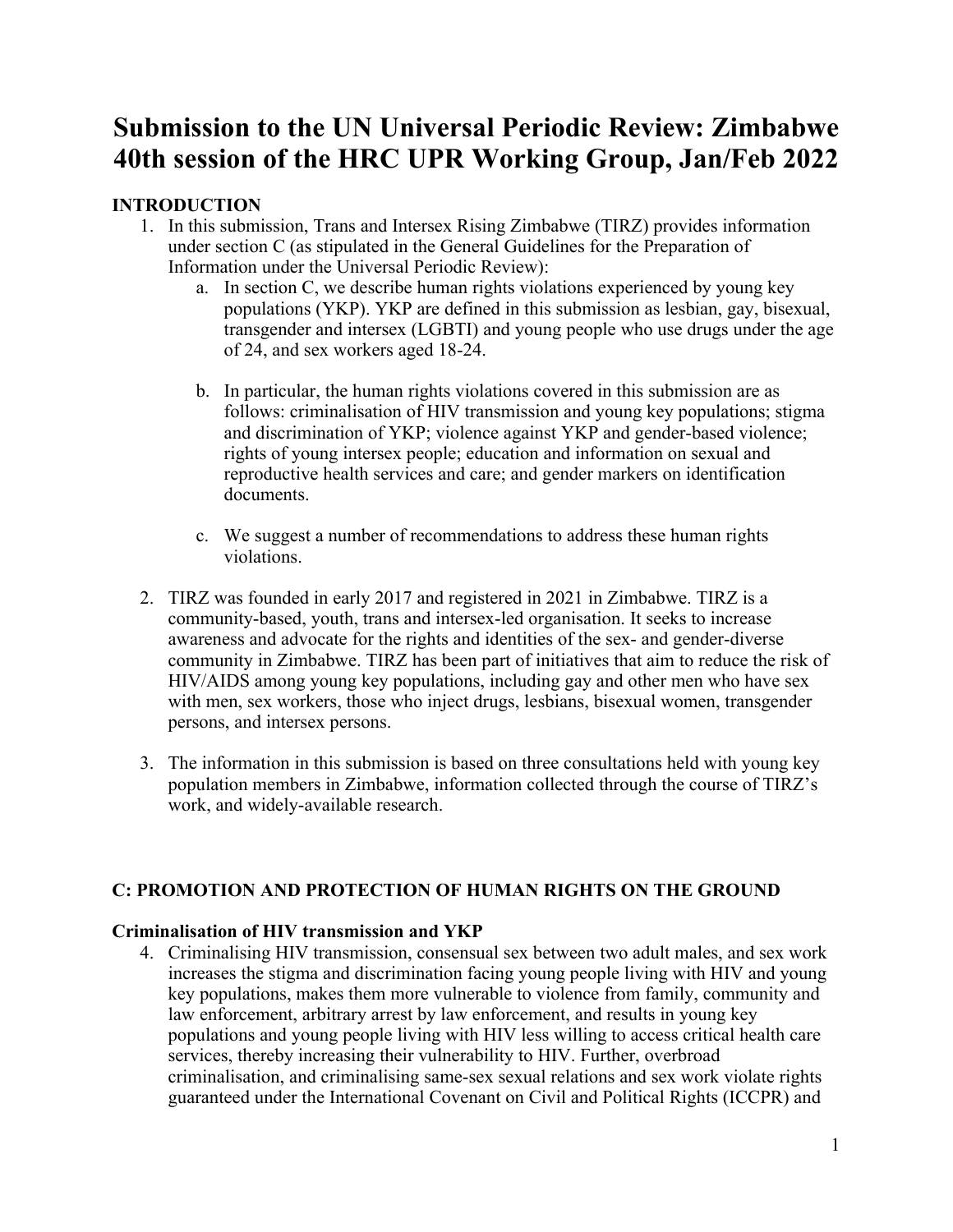the International Covenant on Economic, Social and Cultural Rights (ICESCR).

- 5. Section 79 of the Criminal Law (Codification and Reform) Act, 2004 broadly criminalises potential HIV transmission. Section 79 reads in relevant part: "any person who knowing that he or she is infected with HIV; or realizing that there is <sup>a</sup> real risk or possibility that he or she is infected with HIV intentional does anything or permits the doing of anything which he or she knows will infect, or does anything which he or she realizes involves <sup>a</sup> real risk or possibility of infecting another person with HIV". It is <sup>a</sup> defence if the "other person concerned knew that the accused was infected with HIV; and consented to the act in question, appreciating the nature of HIV and the possibility of becoming infected with it."
- 6. Under this section, no intent to transmit is required; it can apply to anyone who may have "<sup>a</sup> real risk or possibility" that they have HIV, which could include LGBT people, sex workers and people who use drugs, regardless of whether they are aware of their HIV status; and it does not require HIV transmission to have occurred between the two parties.
- 7. Zimbabwe has regularly prosecuted individuals under this law, with the media reporting on <sup>a</sup> recent case in late 2020 of <sup>a</sup> HIV-positive woman who sought to breastfeed <sup>a</sup> friend'<sup>s</sup> baby to calm it. There was no evidence to sugges<sup>t</sup> that HIV was transmitted to the baby. In early 2021, <sup>a</sup> woman was charged after her partner accused her of deliberately infecting him with HIV. According to news reports, neither knew their HIV status when they had unprotected sex, but later the woman tested positive for HIV while the man tested negative. There was no evidence that HIV had been transmitted.
- 8. Section 73 of the Criminal Law (Codification and Reform) Act, 2004 criminalizes consensual sex between adult men. In the previous UPR cycle, Zimbabwe noted the recommendations from Spain, Canada, France, Brazil and Uruguay to decriminalise the criminalisation of consensual sex between adults. However, there has been no progress on decriminalisation.
- 9. Research has shown that laws criminalising sexual orientation increase stigma and discrimination, make young LGBT people more vulnerable to violence and HIV, and make them less likely to access health services. This has been the experience of many of our members.
- 10. For instance, <sup>a</sup> 19-year-old gay man recounted his experience: "We face <sup>a</sup> lot of challenges especially being looked down upon. I faced <sup>a</sup> similar challenge, last year in December, when I had an [sexually-transmitted illness] STI. So, I went to the hospital and explained that I had an STI. They scolded me and wanted to take me to the police. I pleaded for forgiveness because I was sick and they understood me in that moment, but they really scolded me, which traumatized me. From that time on I have been afraid to have sex with anyone because of the belittling I experienced. It really hurt me... When I am too embarrassed to visit the clinic when I am sick, I will keep my illness to myself. Then at some point I might find someone I will have sex with. Then I will transmit my illness to that person. The disease will then spread in the community because we will all be too embarrassed to go to the clinic because they laugh at us. I was born this way. This is who I am. So, when I am discriminated, I feel as though I am not <sup>a</sup> human being who is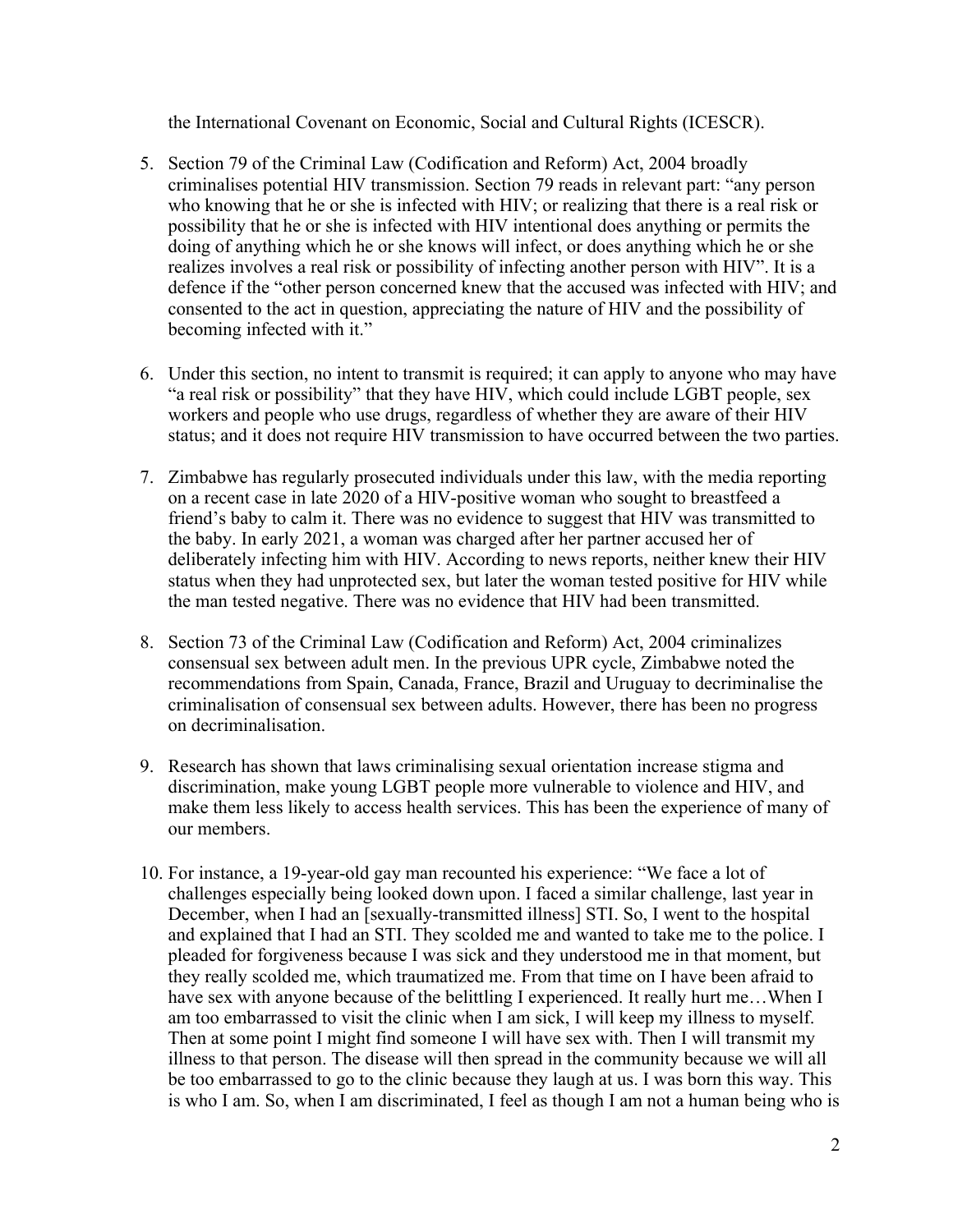like others."

11. Sex work is also criminalised under sections 81 and 82 of the Criminal Law (Codification and Reform) Act, 2004, which prohibit solicitation and living off the earnings of sex work, respectively. This makes sex workers more vulnerable to violence, arbitrary arrest and HIV. A young 23-year-old sex worker recounted her experience: "If I get into a clinic as <sup>a</sup> sex worker, the nurses-because I am young-will ask me where I work. They are going to start mocking me saying these are the girls that steal our men. There is <sup>a</sup> time when I went to seek health services at <sup>a</sup> local clinic. So, the nurse that attended to me noticed that I had <sup>a</sup> nose ring and <sup>a</sup> piercing on the side of my mouth. She started treating me as if she was disgusted by me, so I started to feel guilty. After she stamped my card, I went and sat alone. When the time to be served came I did not end up telling her my actual illness. I started lying that I had <sup>a</sup> headache. Yet I actually had an STI. I actually left the clinic holding paracetamol tablets in my hand. I think it is important that when nurses are being trained, they need to be taught that at the clinics they will go to, they will come across gay people, lesbians, sex workers and such. We are all human beings, and we are all the same."

# **Stigma and discrimination against YKP**

- 12. Stigma and discrimination on the basis of sexual orientation and gender identity violates the right to be free from discrimination guaranteed under international human rights treaties, including the ICCPR and the ICESCR.
- 13. In 2014, the People Living with HIV Stigma Index found that over 65% of people living with HIV and tuberculosis in Zimbabwe experienced discrimination in the prior 12 months preceding the study. This was greater among key populations with over 90% of sex workers and 77.8% of men having sex with men reporting that they had experienced discrimination in the pas<sup>t</sup> 12 months preceding the study.
- 14. YKP face significant stigma and discrimination within their homes, families, communities and schools, limiting their access to health information and basic health care, and rendering them more vulnerable to violence. YKP experience regular bullying in school for their perceived sexual orientation or gender identity making them less likely to continue staying in school and more likely to engage in high-risk behaviour. LGBT youth face <sup>a</sup> heavy psychological burden for keeping their sexual orientation and gender identity secret within the family and community setting for fear of being thrown out of the house or violence, among others.
- 15. This is reflected in the experience of our community members. For instance, <sup>a</sup> 23-yearold lesbian recounted the following: "Are we facing stigma and discrimination in society? Everyday we are. Every single day. And it affects everything I then do. If I am try to access <sup>a</sup> service, if I'<sup>m</sup> trying to go to <sup>a</sup> healthcare provider I'<sup>m</sup> thinking, as I leave my home with my partner or by myself, how have I left this house? Am I feeling confident in my own skin? Am I worried that people are going to judge me the minute they hear that I am sexually active? I'<sup>m</sup> not only sexually active, it'<sup>s</sup> with another woman. Do they then treat me differently? Are they giving me <sup>a</sup> cringe? Are they frowning upon me?"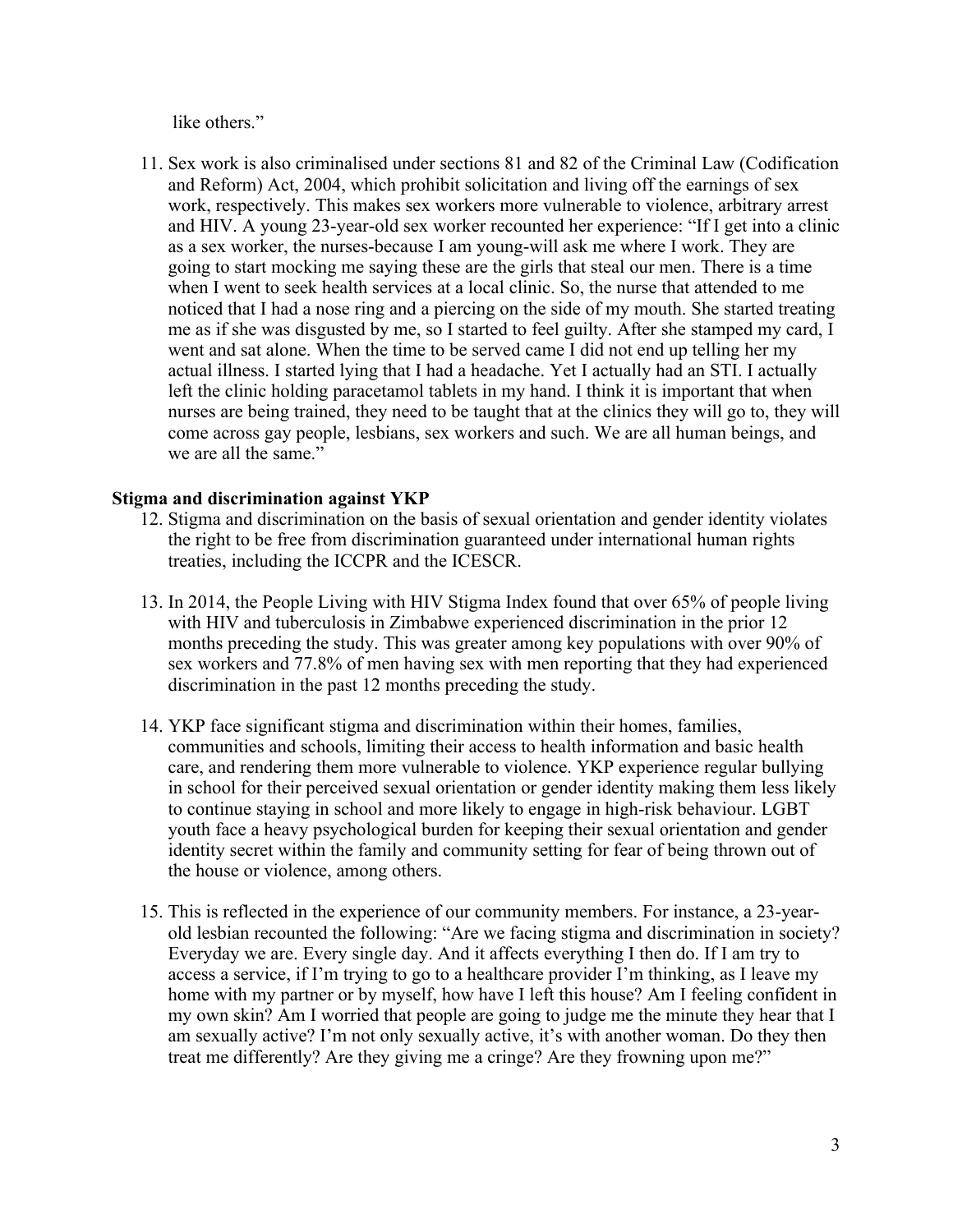- 16. A23-year-old transman recounted the following experience when accessing healthcare services: "So I went for cervical cancer screening and I sat there and then the nurse came and then she was like, "Excuse me, sir, why are you seated there? You know it'<sup>s</sup> for women, right?" So already everyone started looking at me to say what was I doing there. And I walked towards her and tried explaining myself. 'So, I am transgender and…' And she was like, "Ok, come in." And then I started explaining, it was now more like <sup>a</sup> questioning session. And then I didn'<sup>t</sup> go through…She started taking out the instrumentals that they use for cervical cancer and I was like no, I am not doing this. I literally said, "You know what, I think I would need to prepare myself emotionally and mentally for the process." Because also understanding with issues around body politics within trans-identifying individuals. So that was me being brave enough and also being privileged and empowered enough. So, what happens for <sup>a</sup> young person who is not wellinformed of their rights?"
- 17. In the previous UPR cycle, Zimbabwe noted recommendations from Canada, Chile, Italy, Argentina, Czechia and Israel calling for the prohibition of discrimination against persons because of their real or imputed sexual orientation, gender identity or expression, and ensure adequate protection for lesbian, gay, bisexual, transgender and intersex persons, sex workers, and other marginalized groups. However, there has been little progress towards prohibiting such discrimination.

# **Violence against YKP**

- 18. The ICCPR clearly prohibits torture and other mistreatment. In addition, the African Commission on Human and Peoples Rights in its Resolution 275 on Protection against Violence and other Human Rights Violations against Persons on the basis of their real or imputed Sexual Orientation or Gender Identity condemns violence on the basis of sexual orientation and gender identity.
- 19. Despite this, YKP face high levels of violence by law enforcement, family members and members of the community. Sex workers face significant violence from clients and law enforcement, and lesbian and bisexual women are victims of corrective rape.
- 20. For instance, <sup>a</sup> 22-year-old LBQ woman was raped by her uncle because of the way she dressed. When she had the courage to tell her mother of the rape, her mother told her that the rape happened because she dressed as <sup>a</sup> man and she might be able to ge<sup>t</sup> <sup>a</sup> boyfriend now. Having no suppor<sup>t</sup> from her family, it was difficult for her to repor<sup>t</sup> the rape to the police. She was also fearful that the police would make the case about her sexuality and not about her uncle'<sup>s</sup> rape. This severely limited the reporting of abuse to the police from the LBQ community.
- 21. In the previous UPR cycle, Zimbabwe noted recommendations from Israel, Czechia and Chile to address violence on the basis of sexual orientation and gender identity. However, there has been little done to address violence on the basis of sexual orientation and gender identity.

#### **Rights of young intersex people**

22. Young intersex people are subjected to "corrective" gender surgery without their informed consent. Often these procedures take place when the person is young and they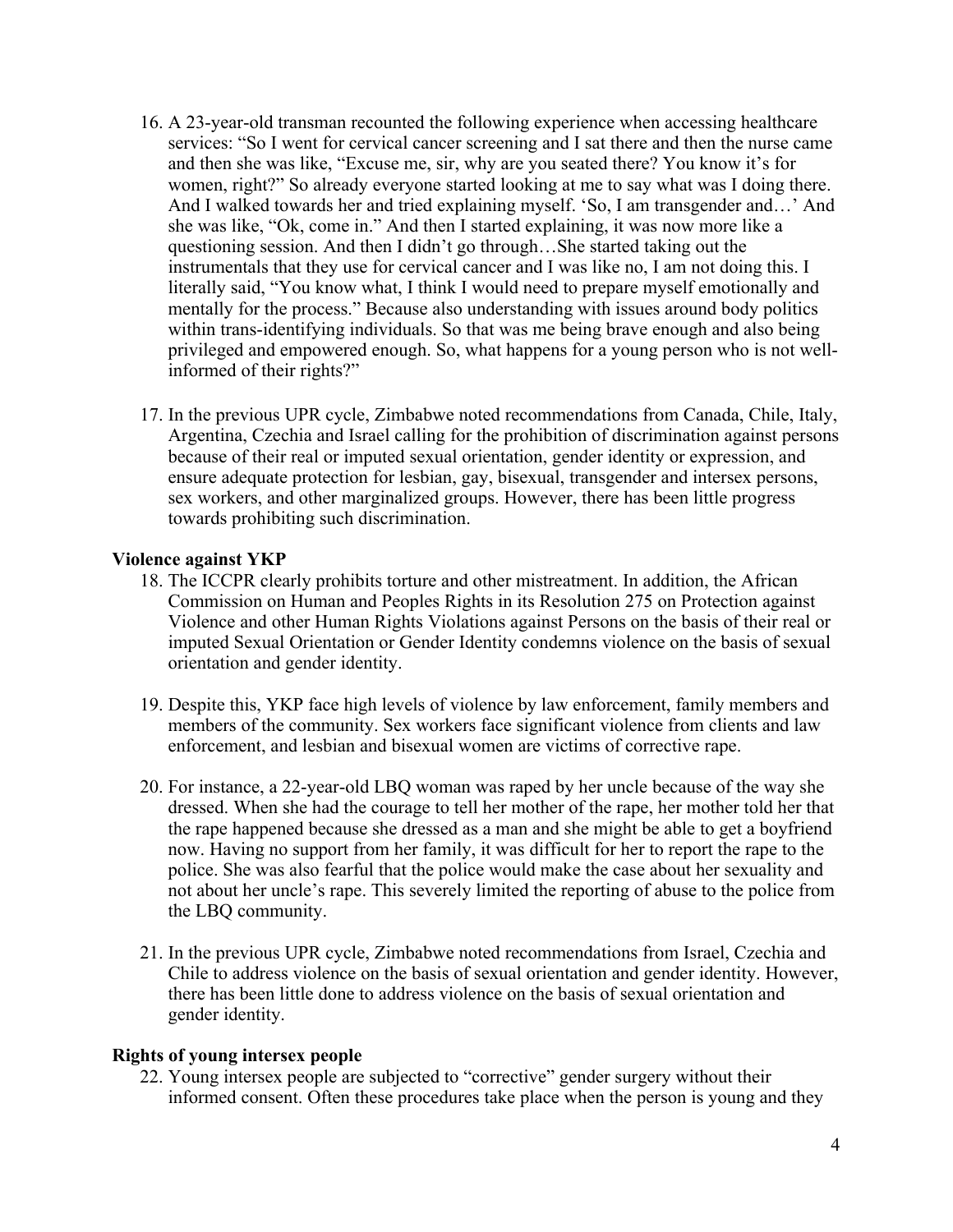are unable to fully understand the impact of the surgeries on their wellbeing. Indeed, many intersex people in Zimbabwe repor<sup>t</sup> lifelong physical and mental health issues due to these surgical interventions, especially as they are irreversible. Intersex children may have <sup>a</sup> body that does not reflect their gender identity as the surgery has been done prior to their awareness of their gender identity.

23. Such practices violate the right to be from torture and cruel, inhuman and degrading treatment guaranteed under the ICCPR and the right to health guaranteed under the ICESCR.

# **Education and information on sexual and reproductive health services and care**

- 24. There is inadequate comprehensive sexuality education in schools. Even in cases where there is sexuality education, it does not address sexual orientation and gender identity or the specific health risks facing LGBTI youth violating the right to education guaranteed under the ICESCR and the Convention on the Rights of the Child (CRC).
- 25. Young people'<sup>s</sup> sexuality, including birth control and condom use is seen as culturally taboo and sinful to discuss, and therefore there is limited information and opportunity for young people to access sexual and reproductive health care.

#### **Gender markers on identification documents**

- 26. Trans people are unable to change their gender markers on official documentation making them more vulnerable to stigma, discrimination and violence. In addition, it limits their ability to exercise other fundamental rights including voting.
- 27. For instance, <sup>a</sup> young transman recounted how he was unable to vote in the previous Zimbabwe elections because he identifies as <sup>a</sup> man, but his gender marker on his identification documents is female. He did not know whether to stand in the male or female queue given the discrepancy between his gender and his gender marker on his identification.
- 28. The Human Rights Committee has regularly recommended countries enact legislation that provides for the changing of an individual'<sup>s</sup> gender on their identity documents to ensure they are in compliance with the ICCPR.

# **F: RECOMMENDATIONS**

#### **Criminalisation of HIV transmission and YKP**

- 29. Review Section 79 of the Criminal Law (Codification and Reform) Act, 2004 to allow for prosecutions of wilful HIV transmission only where there is intent proven, the accused was aware of his or her HIV status and HIV transmission between the accused and the victim is proven. Additional safeguards should be implemented to ensure that prosecution does not infringe with the right to privacy and other human rights, such as disclosure of HIV status.
- 30. Review section 73 of the Criminal Law (Codification and Reform) Act, 2004 to decriminalise consensual sexual relations between adult men.